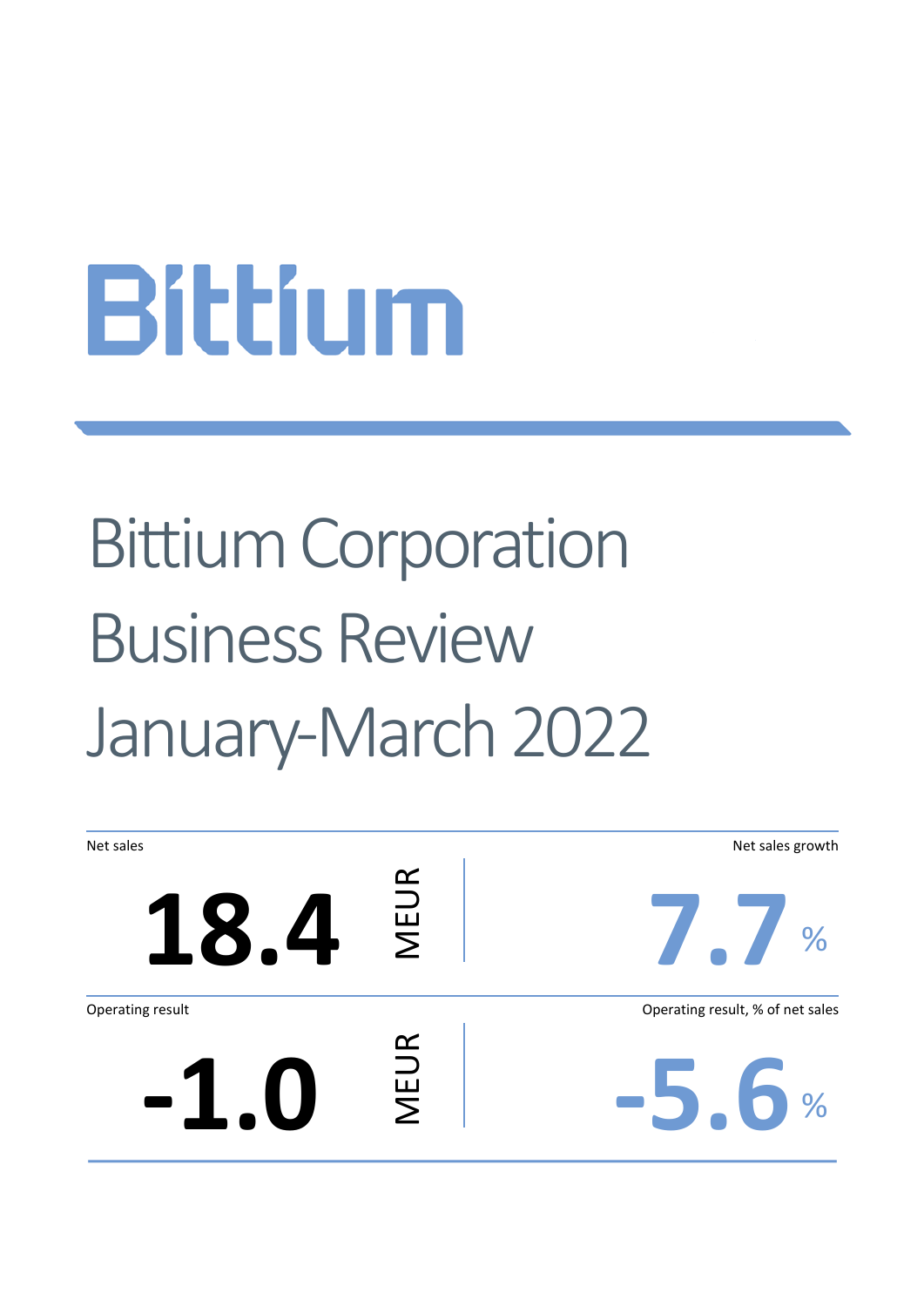### Business Review January-March 2022

*Unless otherwise mentioned, the figures in brackets refer to the corresponding period in the previous year.*

#### **Summary January-March 2022**

- The net sales grew by 7.7 percent year-on-year to EUR 18.4 million (EUR 17.0 million).
- The share of the product-based net sales was EUR 11.4 million (EUR 11.2 million), representing 62.0 percent of the net sales (65.7 percent). The share of Defense & Security products was EUR 7.8 million (EUR 3.3 million) and the share of Medical Technologies products was EUR 3.6 million (EUR 7.9 million).
- The share of the services-based net sales was EUR 7.0 million (EUR 5.9 million), representing 38.0 percent of the net sales (34.3 percent). The share of Connectivity Solutions service-based net sales was EUR 4.3 million (EUR 4.1 million).
- EBITDA was EUR 1.6 million (EUR 1.0 million).
- The operating result was EUR -1.0 million (EUR -1.5 million).

#### **Bittium's CEO Hannu Huttunen: "Net sales and order backlog grew"**

The year 2022 started slightly better than we anticipated. Net sales and order backlog grew.

The world political situation caused by Russia's invasion of Ukraine is reflected in the defense market. States are increasing their defense budgets, which is affecting demand for defense industry products and services. We believe that this will also have a positive impact on the demand for Bittium's tactical communication system products and information security solutions. Bittium has no business in Russia, Ukraine, or Belarus.

The net sales in the first quarter grew 7.7 percent from the previous year and were EUR 18.4 million. The net sales grew in the product business through the increased sale of tactical communication products and secure smartphones. In contrast, the sales of medical technology products were remarkably low due to a shortage of components. However, the production of Bittium Faros™ ECG devices measuring the electrical activity of the heart was restarted in late March. Service-based net sales grew more than 19 percent year-on-year due to growth in sales of Defense and Security services. Sales of Connectivity Solutions R&D services also increased slightly.

The operating result improved year-on-year but due to the product delivery difficulties caused by the shortage of components, it was negative. The shortage of components will also affect our product business during the rest of the year.

The order backlog increased by 13 percent from the end of 2021 and was EUR 33.3 million. The growth was mainly in products and services for the defense & security industries, as well as for medical technology products.

Demand for Bittium Tough Mobile™ secure phones and security-related software has continued to grow, and we have supplied secure terminals and systems to authorities in several countries. The number of users of the delivered systems is typically small in the first phase but offers an excellent opportunity for growth as the number of users increases.

Cooperation with the Finnish Defense Forces has remained strong. We received an order under the framework agreement for the products of the Bittium Tactical Wireless IP Network™ (TAC WIN) software-based radio system. We also continued to supply Bittium Tough SDR™ radios for pilot use. The Defense Forces is testing the radios and their waveforms and developing an operational mode for the wider deployment of radios. After the review period, the Finnish Minister of Defense Mr. Antti Kaikkonen authorized the Finnish Defense Forces Logistics Department to order the development of a narrowband waveform from Bittium for the future use of Bittium Tough SDR radios. The order has arrived, and the development of the narrowband waveform has begun. The project will be multi-year.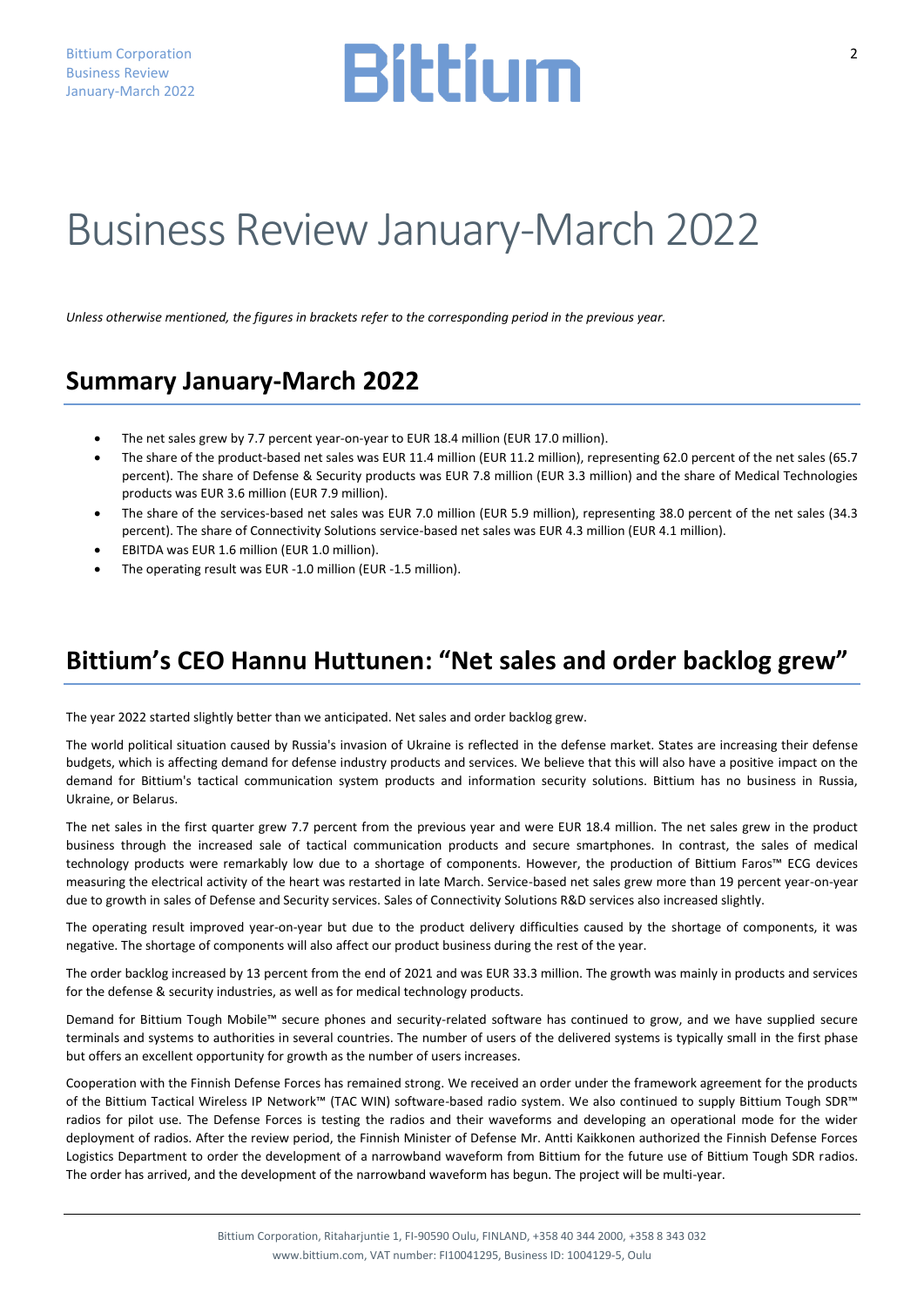In the international defense and authorities' markets, we continued to deliver tactical communications system products and integrate and test products and systems for our customers in Austria and Estonia, as well as for our other international customers.

In the medical technology market, demand for Bittium Faros™ ECG measuring devices remained at a good level. At the beginning of the year, we entered into an agreement with our long-term major customer Preventice, according to which Bittium will supply Preventice with BodyGuardian MINI devices measuring heart arrhythmias during 2022–2025. When the minimum volumes are met, the total value of the contract will be approximately USD 40-45 million. In addition, the cooperation in the development of a new ECG technology tailored for Preventice continues. This agreement replaces the previous agreement between the companies concluded in 2021.

We also made good progress in the market for medical neurophysiology products, and new pilots of Bittium BrainStatus™ EEG measuring devices began. Among others, there are Finnish university hospitals testing the BrainStatus in their intensive care units. The BrainStatus product, together with the software of our partner Cerenion, enables the artificial intelligence-assisted interpretation of brain electrical curves, which makes it significantly easier to assess the care needs of intensive care patients.

The medical device approval (Medical Device Regulation, MDR) for the Bittium Respiro™ device used to measure sleep apnea is in progress. We estimate that approval will be obtained by the end of the year after which we will be able to deliver the first devices to our customers. We have introduced this home measurement solution to customers around the world and the feedback has been really promising. Sleep apnea significantly affects the quality of sleep, which can cause serious health problems and a decline in quality of life. Many currently available solutions are either difficult to use or require testing in a hospital setting. In addition to the technical requirements, the ease of use, comfort, and efficiency of the device have been taken into account in the development of Bittium Respiro.

In February, we signed a new distributor agreement with our reseller, Technomed, a UK provider of ECG diagnostic services. We have a long history of working with them, and this new agreement covers the resale of both the Bittium Faros ECG devices and the Bittium Respiro Sleep Apnea devices. In addition, we agreed to cooperate in the development of analysis software.

The net sales of R&D services and the profitability of projects improved slightly compared to the previous year. In the Connectivity Solutions business, the market is recovering, and customer meetings have returned to normal, which will have a positive impact on the business and the start of projects towards the end of the year. Demand is currently focused on telecommunications and Open Radio Access Network (O-RAN) solutions, wireless communication satellite technology and embedded wireless connectivity solutions in various industries.

The availability of labor in the market remains challenging and labor mobility continues. Our goal is to recruit more employees specifically for the design of embedded systems for existing R&D service projects. We are developing our expertise, especially in the areas of wireless communications and embedded wireless connectivity solutions.

As a whole, the development at the beginning of the year has been promising, but the continuing shortage of components will affect product deliveries and their timing also during the end of the year.

### **Outlook for 2022**

The global disruption in the availability of electronic components and the spread of new variants of the coronavirus are having a significant impact on the global market. More than 70 percent of Bittium's net sales accumulate from products and related systems, and the prevailing shortage of components is causing significant uncertainty to the development of Bittium's product-based net sales in 2022. Due to these uncertainties, at this point of the year, the company will exceptionally publish only the first half-year outlook instead of the fullyear outlook.

Bittium expects the net sales in January-June 2022 to be at the same level as in the previous year (EUR 39.7 million in January-June 2021) and the operating result to be negative (operating loss of EUR -0.7 million in January-June 2021). The second quarter operating result is expected to be positive.

More information about Bittium's market outlook, risks, and uncertainties are presented on the company's internet pages at [www.bittium.com.](http://www.bittium.com/)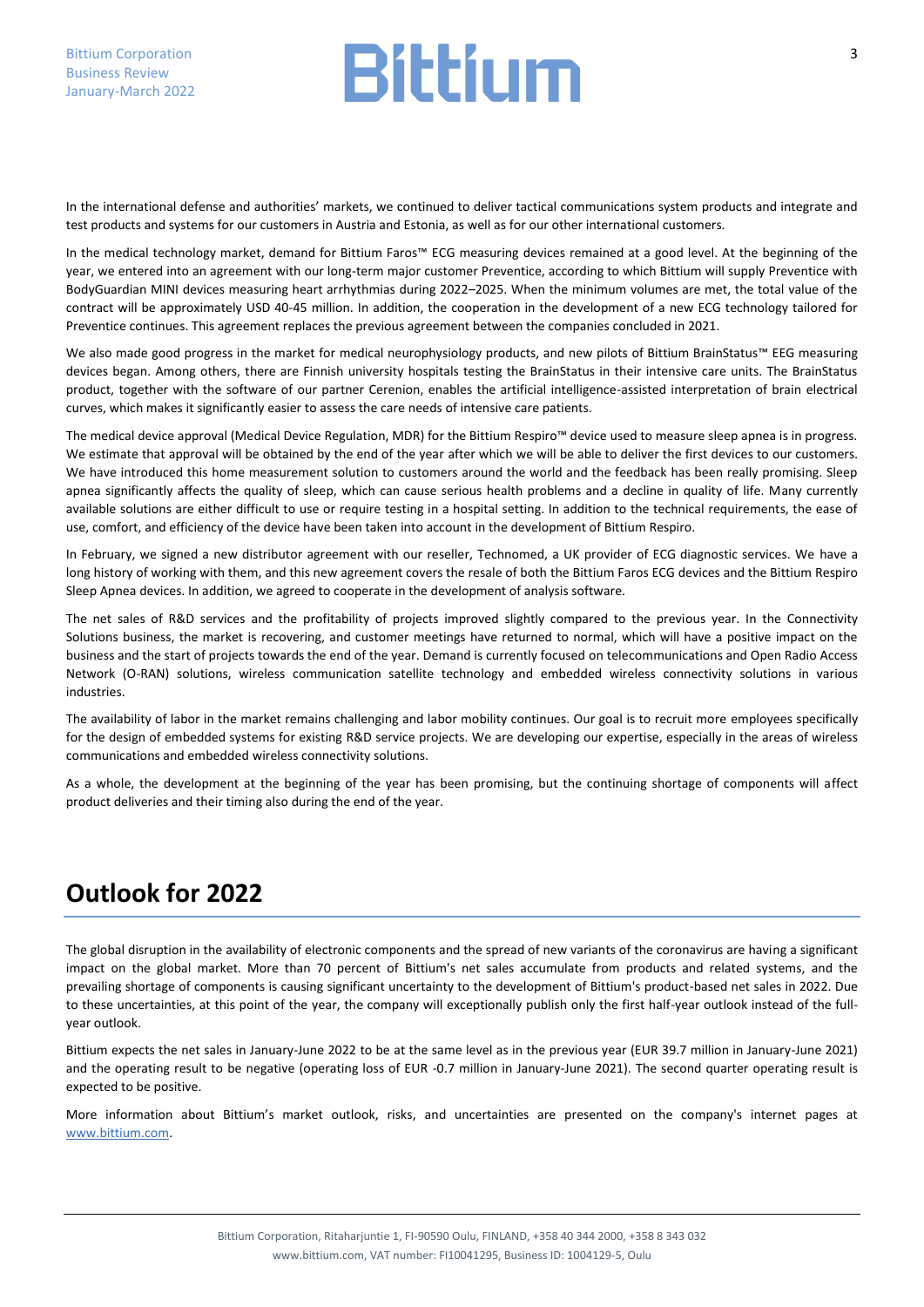### **Risks and Uncertainties**

Bittium has identified several business, market, and finance-related risk factors and uncertainties that can affect the level of sales and profits.

The coronavirus pandemic has caused changes in the company's operating environment. The company management has been actively following and anticipating the development of the pandemic and has taken measures to prevent and remedy the impacts of the pandemic. It is difficult to estimate the length of the situation or its impacts on business operations and financial results.

The global disruption in the availability of electronic components and their price development has caused fast changes in the company's operating environment. The company monitors the development of the situation and actively strives to ensure the availability of components required for product deliveries. Poor availability of components can have a detrimental effect on the progress of customer projects and the ability to deliver products.

More information about uncertainties is presented on the company's internet pages at [www.bittium.com.](http://www.bittium.com/)

### **Key Figures**

| <b>GROUP (MEUR)</b>                             | $1 - 3/2022$ | $1 - 3/2021$ |
|-------------------------------------------------|--------------|--------------|
|                                                 | 3 months     | 3 months     |
| <b>NET SALES</b>                                | 18.4         | 17.0         |
| Change of the net sales, %                      | 7.7%         | $-1.5%$      |
| <b>EBITDA</b>                                   | 1.6          | 1.0          |
| EBITDA, % of net sales                          | 8.8%         | 5.8%         |
| <b>OPERATING PROFIT / LOSS</b>                  | $-1.0$       | $-1.5$       |
| Operating profit / loss, % of net sales         | $-5.6%$      | $-8.6%$      |
| RESULT OF THE PERIOD FROM CONTINUING OPERATIONS | $-1.2$       | $-1.6$       |
| EARNINGS PER SHARE (EUR)                        | $-0.034$     | $-0.044$     |
|                                                 |              |              |
| <b>TOTAL R&amp;D INVESTMENTS</b>                | 5.4          | 5.6          |
| R&D INVESTMENTS, % FROM NET SALES               | 29.6%        | 32.7%        |
| CAPITALIZED R&D INVESTMENTS                     | 1.3          | 2.5          |
|                                                 |              |              |
| NET CASH FROM OPERATING ACTIVITIES              | 3.0          | $-1.4$       |
| NET CASH FROM INVESTING ACTIVITIES              | $-1.7$       | $-2.9$       |
| NET CASH FROM FINANCING ACTIVITIES              | $-0.4$       | $-0.3$       |
| NET CHANGE IN CASH AND CASH EQUIVALENTS         | 1.0          | $-4.6$       |
| CASH AND OTHER LIQUID ASSETS                    | 23.0         | 20.0         |
|                                                 |              |              |
| NET GEARING (%)                                 | $-0.5%$      | 2.2%         |

Bittium Corporation, Ritaharjuntie 1, FI-90590 Oulu, FINLAND, +358 40 344 2000, +358 8 343 032 www.bittium.com, VAT number: FI10041295, Business ID: 1004129-5, Oulu